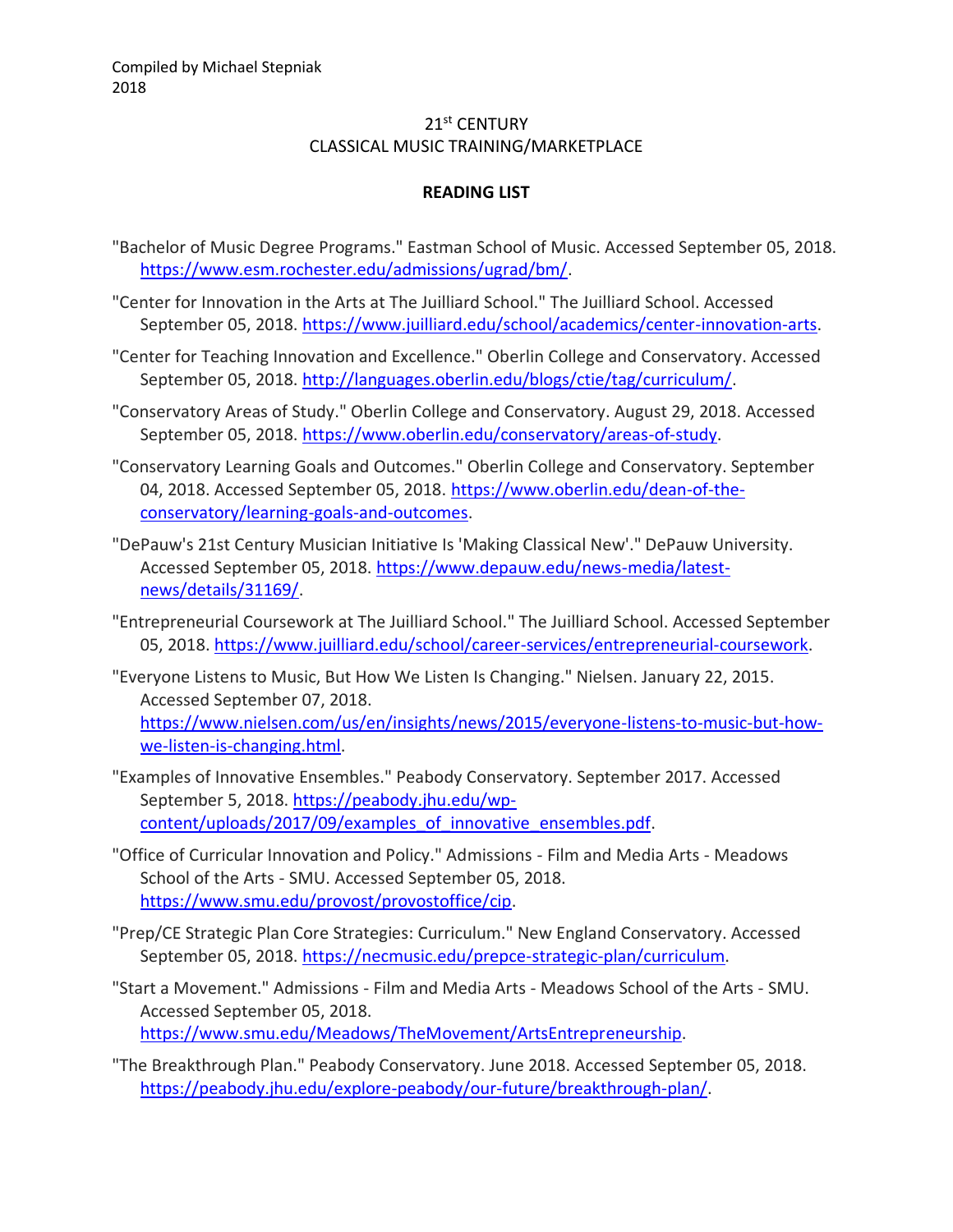- "The USC Thornton School of Music Announces Five Innovative Master's Degree Programs." USC Thornton School of Music. Accessed September 05, 2018. [https://music.usc.edu/the](https://music.usc.edu/the-usc-thornton-school-of-music-announces-five-innovative-masters-degree-programs/)[usc-thornton-school-of-music-announces-five-innovative-masters-degree-programs/.](https://music.usc.edu/the-usc-thornton-school-of-music-announces-five-innovative-masters-degree-programs/)
- "USC Thornton's Progressive Curriculum Highlighted in The Chronicle of Higher Education." USC Thornton School of Music. Accessed September 05, 2018. [https://music.usc.edu/usc](https://music.usc.edu/usc-thorntons-progressive-curriculum-highlighted-in-the-chronicle-of-higher-education/)[thorntons-progressive-curriculum-highlighted-in-the-chronicle-of-higher-education/.](https://music.usc.edu/usc-thorntons-progressive-curriculum-highlighted-in-the-chronicle-of-higher-education/)
- *2017 U.S. Music Year-End Report*. Report. Music, Nielsen. New York, NY: Nielsen Company, 2018. Accessed September 5, 2018. http://www.nielsen.com/us/en/insights/reports/2018/2017-music-us-year-endreport.html.
- *A Decade of Arts Engagement: Findings from the Survey of Public Participation in the Arts, 2002 – 2012*. Report no. 58. National Endowment for the Arts. Washington, DC: National Endowment for the Arts, 2015.
- Albright, Dann. "The Evolution of Music Consumption: How We Got Here." MakeUseOf. April 30, 2015. Accessed September 06, 2018. [https://www.makeuseof.com/tag/the-evolution](https://www.makeuseof.com/tag/the-evolution-of-music-consumption-how-we-got-here/)[of-music-consumption-how-we-got-here/.](https://www.makeuseof.com/tag/the-evolution-of-music-consumption-how-we-got-here/)
- Anschell, Bill. "Jazz Careers." *All About Jazz*, June 17, 2012. Accessed September 5, 2018. [https://www.allaboutjazz.com/careers-in-jazz-by-bill-anschell.php.](https://www.allaboutjazz.com/careers-in-jazz-by-bill-anschell.php)
- Arad, Atar. "Atar Arad on Orchestra Excerpts & the Unconditional Love of Music." *Strings*, 32, no. 1 (August 15, 2017): 36-38.
- Beckman, Gary D. ""Adventuring" Arts Entrepreneurship Curricula in Higher Education: An Examination of Present Efforts, Obstacles, and Best Practices." *Journal of Arts Management, Law, and Society* 37, no. 2 (Summer, 2007): 87-112.
- Chinen, Nate. *Playing Changes: Jazz for the New Century*. New York: Pantheon Books, 2018.
- *Classical Music Consumer Segmentation Study*. Report. John S. and James L. Knight Foundation, University of Rochester. Southport, CT: Audience Insight LLC, 2002.
- Crawford, Erin. *Nielsen Music Year-End Report U.S. 2016*. Report. Music, Nielsen. New York, NY: Nielsen Company, 2017.
- Crawford, Erin. *U.S. Music 360: 2017 Report Highlights*. Report. Music, Nielsen. New York, NY: The Nielsen Company, 2017. Accessed September 5, 2018. https://a2im.org/downloads/Nielsen\_U.S. Music\_360\_HighlightsFINAL.pdf.
- DeVeaux, Scott. *Jazz in America: Who's Listening?* Report no. 31. Research Division, National Endowment for the Arts. Carson, CA: Seven Locks Press, 1995.
- Freeman, Robert. *The Crisis of Classical Music in America: Lessons from a Life in the Education of Musicians*. Lanham, MD: Rowman & Littlefield, 2014.
- Goodstein, Richard, Erica Pin, and Ronald McCurdy. "The New Performing-Arts Curriculum." *Chronicle of Higher Education* 63, no.7 (October 14, 2017): A24.
- Hugill, Andrew. *The Digital Musician*. (2nd Edition) New York, NY: Routledge, 2012.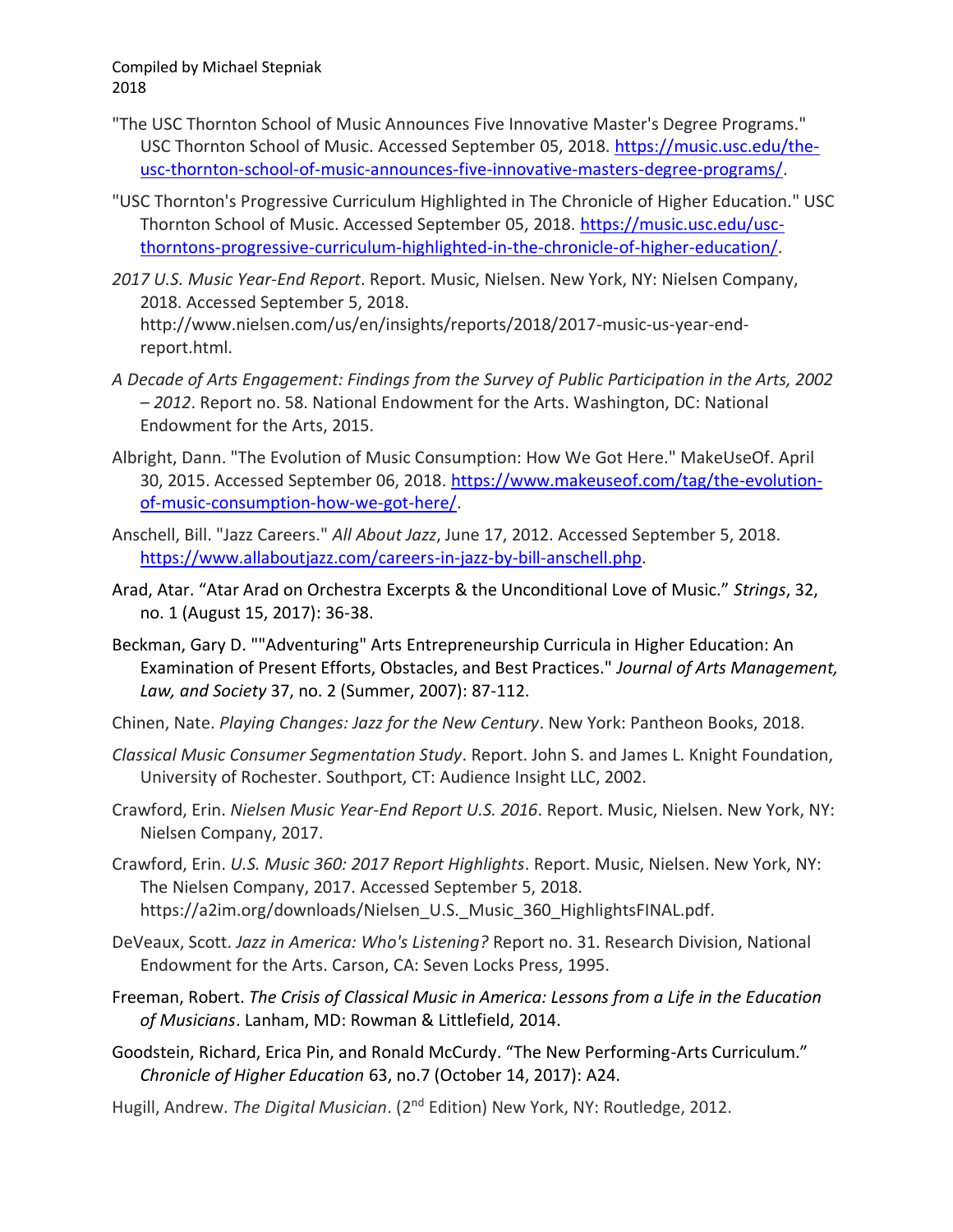- Ivey, Bill. Arts, Inc.: How Greed and Neglect Have Destroyed Our Cultural Rights. Berkeley, CA: University of California Press, 2010.
- Kaiser, Michael. "What is Wrong with the Arts?" *Huffington Post.* March 14, 2011. Accessed September 4, 2018. [https://www.huffingtonpost.com/michael-kaiser/what-is-wrong-with](https://www.huffingtonpost.com/michael-kaiser/what-is-wrong-with-the-ar_b_822757.html)[the-ar\\_b\\_822757.html.](https://www.huffingtonpost.com/michael-kaiser/what-is-wrong-with-the-ar_b_822757.html)
- Kingsbury, Henry. *Music, Talent, and Performance: A Conservatory Cultural System*. Philadelphia: Temple University Press, 2001.
- Kozinn, Allan. "Check the Numbers: Rumors of Classical Music's Demise Are Dead Wrong." The New York Times. May 28, 2006. Accessed September 07, 2018. [https://www.nytimes.com/2006/05/28/arts/music/28kozi.html.](https://www.nytimes.com/2006/05/28/arts/music/28kozi.html)
- La Rosa, David. "Jazz Has Become The Least-Popular Genre In The U.S." Jazz Line News. March 09, 2015. Accessed September 07, 2018. [https://news.jazzline.com/news/jazz-least](https://news.jazzline.com/news/jazz-least-popular-music-genre/)[popular-music-genre/.](https://news.jazzline.com/news/jazz-least-popular-music-genre/)
- Lebrecht, Norman. "Classical Music Isn't Dead, It's Just Too Expensive." SlippedDisc. Accesed September 5, 2018. [http://slippedisc.com/2015/01/classical-music-isnt-dead-its-just-too](http://slippedisc.com/2015/01/classical-music-isnt-dead-its-just-too-expensive/)[expensive/](http://slippedisc.com/2015/01/classical-music-isnt-dead-its-just-too-expensive/)
- Lopez, Sara. *Nielsen Music 360 2016 Highlights*. Report. Music, Nielsen. New York, NY: Nielsen Company, 2016.
- Lopez, Sara. *Nielsen Music 360 Report 2015 Highlights*. Report. Music, Nielsen. New York, NY: Nielsen Company, 2015.
- Mac Donald, Heather. "Classical Music's New Golden Age." City Journal. January 27, 2016. Accessed September 06, 2018. [https://www.city-journal.org/html/classical-](https://www.city-journal.org/html/classical-music)music's-new[golden-age-13309.html.](https://www.city-journal.org/html/classical-music)
- Mac Donald, Heather. "The Unsustainable Declinism of Greg Sandow." City Journal. December 23, 2015. Accessed September 06, 2018. [https://www.city-journal.org/html/unsustainable](https://www.city-journal.org/html/unsustainable-declinism-greg-sandow-9630.html)[declinism-greg-sandow-9630.html.](https://www.city-journal.org/html/unsustainable-declinism-greg-sandow-9630.html)
- Mantie, Roger, Sarah Gulish, Greg McCandless, Ted Solis, and David Williams. "Creating Music Curricula of the Future: Preparing Undergraduate Music Students to Engage." *College Music Symposium.* (Vol. 57), September 27, September. Accessed September 3, 2018. [https://symposium.music.org/index.php?option=com\\_k2&view=item&id=11357:creating](https://symposium.music.org/index.php?option=com_k2&view=item&id=11357:creating-music-curricula-of-the-future-preparing-undergraduate-music-students-to-engage&Itemid=124)[music-curricula-of-the-future-preparing-undergraduate-music-students-to](https://symposium.music.org/index.php?option=com_k2&view=item&id=11357:creating-music-curricula-of-the-future-preparing-undergraduate-music-students-to-engage&Itemid=124)[engage&Itemid=124](https://symposium.music.org/index.php?option=com_k2&view=item&id=11357:creating-music-curricula-of-the-future-preparing-undergraduate-music-students-to-engage&Itemid=124)
- McCormick, Lisa. *Performing Civility: International Competitions in Classical Music*. Cambridge: Cambridge University Press, 2015.
- McGregor, Elizabeth V. *Jazz and Postwar French Identity: Improvising the Nation*. Lanham, MD: Lexington Books, 2016.
- Moore, Robin D, editor. *College Music Curricula for a New Century*. New York: Oxford University Press, 2017.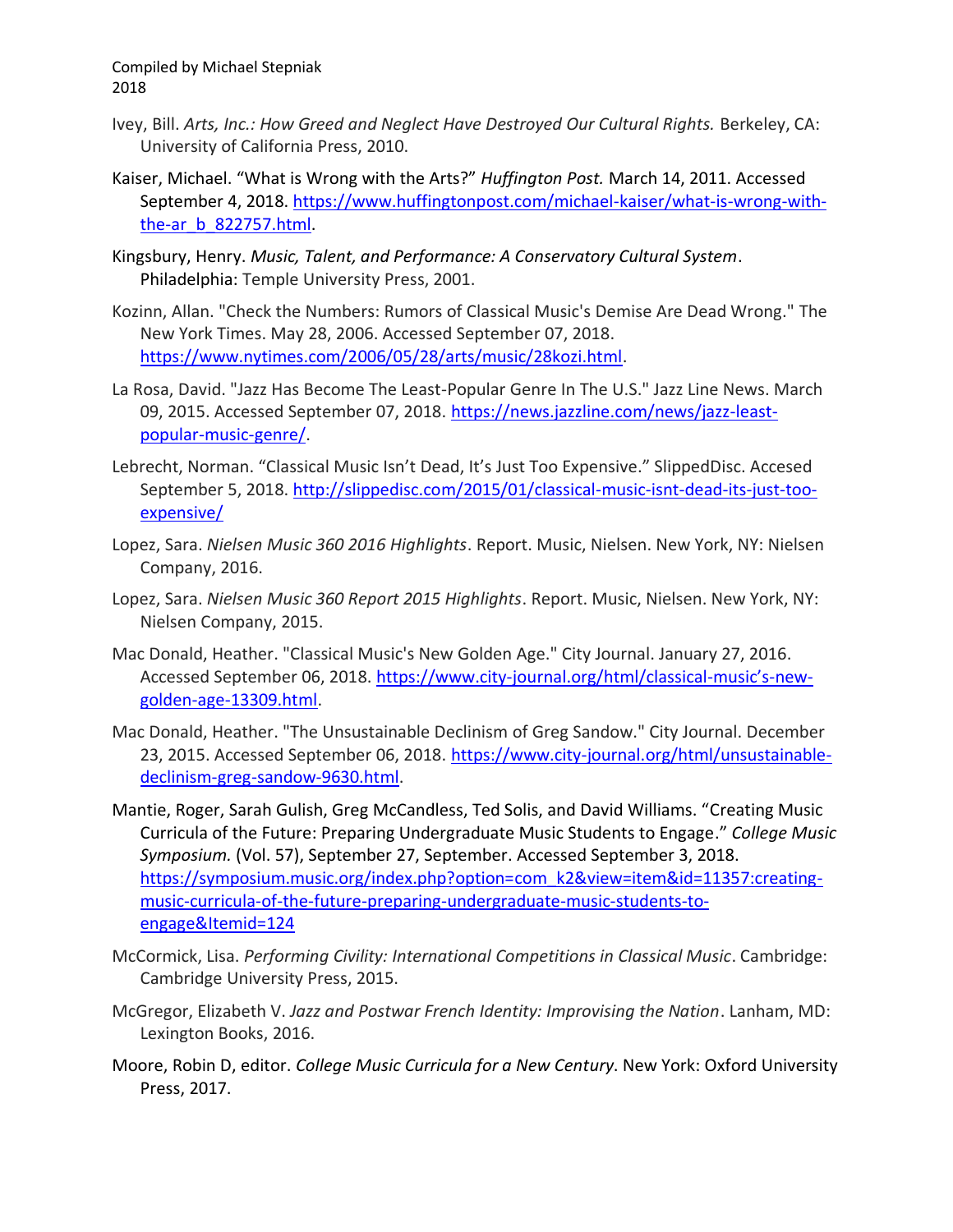- *Music Consumer Insight Report 2016*. Report. Ipsos Connect, International Federation of the Phonographic Industry. London, UK: IFPI, 2017.
- Myers, David E. "New Ideas as Drivers of Curricular Planning and Change: Testing Assumptions; Forging Advances." *Journal of Performing Arts Leadership in Higher Education* 5, (Fall, 2014): 65-77.
- Myers, David, Ed Sarath, Juan Chattah, Lee Higgins, Victoria Levine, David Rudge, and Timothy Rice. *Transforming Music Study from its Foundations: A Manifesto for Progressive Change in the Undergraduate Preparation of Music Majors Report of the Task Force on the Undergraduate Music Major* College Music Society: November 2014. Accessed September 02, 2018.<http://www.mtosmt.org/issues/mto.16.22.1/manifesto.pdf>
- *News and Notes on 2017 RIAA Revenue Statistics.* Accessed September 05, 2018. [http://www.riaa.com/wp-content/uploads/2018/03/RIAA-Year-End-2017-News-and-](http://www.riaa.com/wp-content/uploads/2018/03/RIAA-Year-End-2017-News-and-Notes.pdf)[Notes.pdf](http://www.riaa.com/wp-content/uploads/2018/03/RIAA-Year-End-2017-News-and-Notes.pdf)
- Panay, Panos. "Rethinking Music: The Future of Making Money as a Performing Artist." *Rethinking Music: A Briefing Book*. Boston: Berkman Center for Internet & Society, 2011: 57- 64. Accessed September 04, 2018. https://cyber.harvard.edu/sites/cyber.harvard.edu/files/Rethinking\_Music\_Briefing\_Book
	- [April-25-2011.pdf](https://cyber.harvard.edu/sites/cyber.harvard.edu/files/Rethinking_Music_Briefing_Book_April-25-2011.pdf)
- Polisi, Joseph W. *The Artist as Citizen*. Pompton Plains, NJ: Amadeus Press, 2005.
- Robin, William. "Classical Music isn't Dead." *New Yorker*, (January 29, 2014). Accessed online September 5, 2018. https://www.newyorker.com/culture/culture-desk/the-fat-lady-is-stillsinging
- Robin, William. "The Rise and Fall of "Indie Classical": Tracing a Controversial Term in Twenty-First Century New Music." *Journal of the Society for American Music*, 12, No.1 (February 2018): 55-88.
- Sandow, Greg. "Cockeyed Optimist." Arts Journal. July 25, 2010. Accessed September 06, 2018. [http://www.artsjournal.com/sandow/2010/07/cockeyed\\_optimist.html.](http://www.artsjournal.com/sandow/2010/07/cockeyed_optimist.html)
- Sandow, Greg. "Off in the Clouds." Arts Journal. July 27, 2010. Accessed September 06, 2018. http://www.artsjournal.com/sandow/2010/07/off in the clouds.html.
- Sandow, Greg. "One Last Thought..." Arts Journal. July 30, 2010. Accessed September 06, 2018. [http://www.artsjournal.com/sandow/2010/07/one\\_last\\_thought.html.](http://www.artsjournal.com/sandow/2010/07/one_last_thought.html)
- Sandow, Greg. "Still in the Clouds." Arts Journal. July 29, 2010. Accessed September 06, 2018. [http://www.artsjournal.com/sandow/2010/07/still\\_in\\_the\\_clouds.html.](http://www.artsjournal.com/sandow/2010/07/still_in_the_clouds.html)
- Sandow, Greg. "The Poor Dead Horse." Arts Journal. July 30, 2010. Accessed September 06, 2018. [http://www.artsjournal.com/sandow/2010/07/the\\_poor\\_dead\\_horse.html.](http://www.artsjournal.com/sandow/2010/07/the_poor_dead_horse.html)
- Sanjek, Russell. *American Popular Music and Its Business: The First Four Hundred Years*. New York, NY: Oxford University Press, 1988.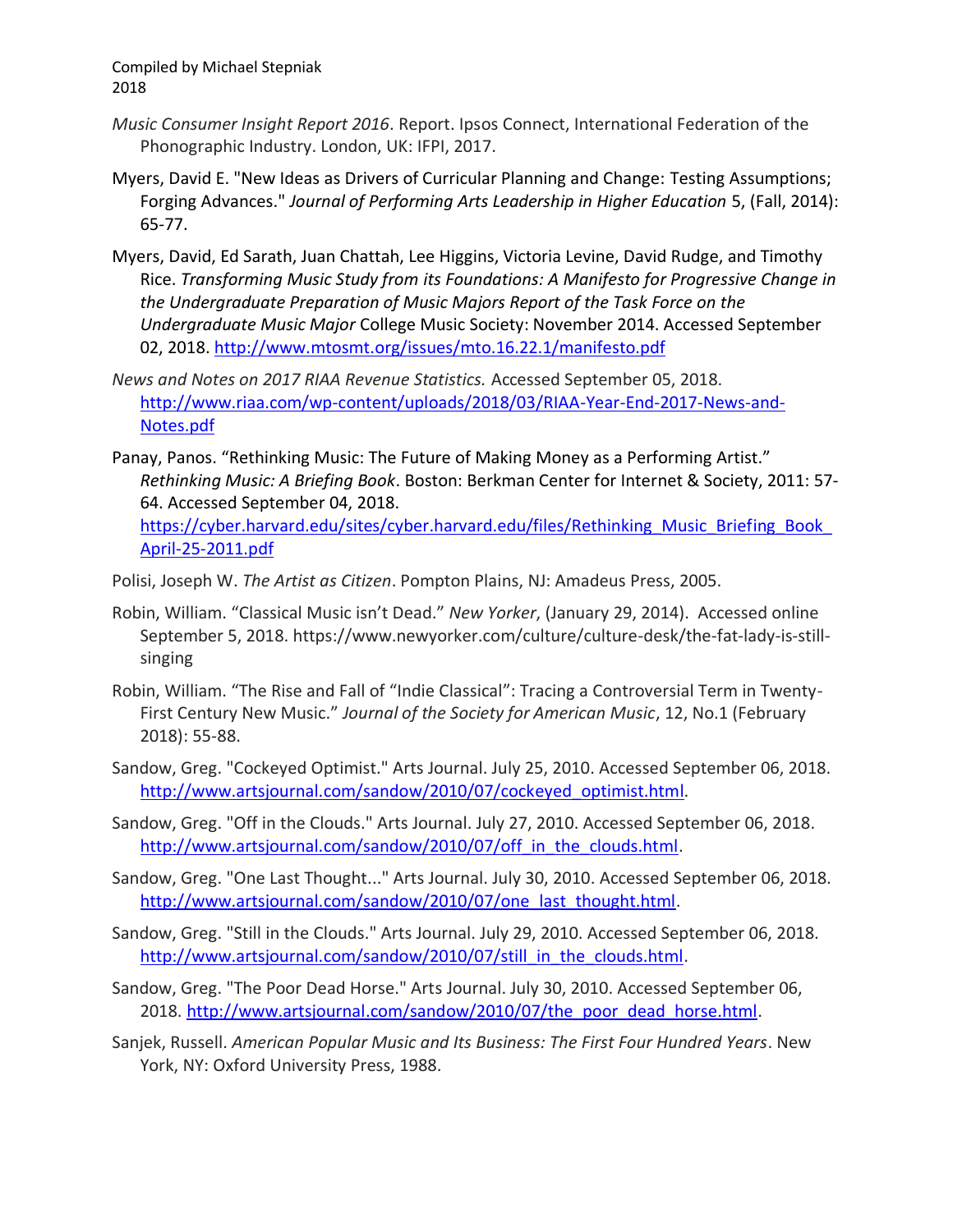Compiled by Michael Stepniak 2018

- Schoenbach, Peter J. "Career Preparation: Moving into the American Marketplace with the Bachelor of Music in Performance: Innovation and New Thoughts about Performance Training for the Future." *Proceedings, the 75th Annual Meeting, 1999.* Reston, VA: National Association of Schools of Music., 2000: 6-11.
- Shuler, Scott C. "Music Education for Life: Building Inclusive, Effective Twenty-First Century Music Programs." *Music Educators Journal* 98, no. 1 (09, 2011): 8-13.
- Slaughter, Jennifer, and D. Gregory Springer. "What They Didn't Teach Me in My Undergraduate Degree: An Exploratory Study of Graduate Student Musicians' Expressed Opinions of Career Development Opportunities." *College Music Symposium.* (Vol. 55), October 20, 2015. Accessed September 3, 2018.

[https://symposium.music.org/index.php?option=com\\_k2&view=item&id=10889:what-they](https://symposium.music.org/index.php?option=com_k2&view=item&id=10889:what-they-didn%E2%80%99t-teach-me-in-my-undergraduate-degree-an-exploratory-study-of-graduate-student-musicians%E2%80%99-expressed-opinions-of-career-development-opportunities)[didn%E2%80%99t-teach-me-in-my-undergraduate-degree-an-exploratory-study-of](https://symposium.music.org/index.php?option=com_k2&view=item&id=10889:what-they-didn%E2%80%99t-teach-me-in-my-undergraduate-degree-an-exploratory-study-of-graduate-student-musicians%E2%80%99-expressed-opinions-of-career-development-opportunities)[graduate-student-musicians%E2%80%99-expressed-opinions-of-career-development](https://symposium.music.org/index.php?option=com_k2&view=item&id=10889:what-they-didn%E2%80%99t-teach-me-in-my-undergraduate-degree-an-exploratory-study-of-graduate-student-musicians%E2%80%99-expressed-opinions-of-career-development-opportunities)[opportunities](https://symposium.music.org/index.php?option=com_k2&view=item&id=10889:what-they-didn%E2%80%99t-teach-me-in-my-undergraduate-degree-an-exploratory-study-of-graduate-student-musicians%E2%80%99-expressed-opinions-of-career-development-opportunities)

- Stepniak, Michael. "Beauty, Brilliance, and Expression: On Reimagining Jazz and Classical Music Performance Training & Reconnecting with the General Public." *College Music Symposium.*  (Vol. 57), September 6, 2017. Accessed September 3, 2018. [https://symposium.music.org/index.php?option=com\\_k2&view=item&id=11353:beyond](https://symposium.music.org/index.php?option=com_k2&view=item&id=11353:beyond-beauty-brilliance-and-expression-on-reimagining-jazz-and-classical-music-performance-training-reconnecting-with-the-general-public&Itemid=126)[beauty-brilliance-and-expression-on-reimagining-jazz-and-classical-music-performance](https://symposium.music.org/index.php?option=com_k2&view=item&id=11353:beyond-beauty-brilliance-and-expression-on-reimagining-jazz-and-classical-music-performance-training-reconnecting-with-the-general-public&Itemid=126)[training-reconnecting-with-the-general-public&Itemid=126](https://symposium.music.org/index.php?option=com_k2&view=item&id=11353:beyond-beauty-brilliance-and-expression-on-reimagining-jazz-and-classical-music-performance-training-reconnecting-with-the-general-public&Itemid=126)
- Sturm, Jonathan. "Where Do We Go From Here? A Crossroads of Cost and Content for the Arts in Higher Education." *Journal of Performing Arts Leadership in Higher Education* 5, (Fall, 2014): 45-56.
- Thompson, Derek. "Who's to Blame for the Music Industry's Free-fall?" The Atlantic. February 02, 2010. Accessed September 07, 2018. [https://www.theatlantic.com/business/archive/2010/02/whos-to-blame-for-the-music](https://www.theatlantic.com/business/archive/2010/02/whos-to-blame-for-the-music-industrys-free-fall/35212/)[industrys-free-fall/35212/.](https://www.theatlantic.com/business/archive/2010/02/whos-to-blame-for-the-music-industrys-free-fall/35212/)
- *Time with Tunes: How Technology Is Driving Music Consumption*. Report. Music, Nielsen. New York, NY: The Nielsen Company, 2017. Accessed September 5, 2018. [http://www.nielsen.com/us/en/insights/news/2017/time-with-tunes-how-technology-is](http://www.nielsen.com/us/en/insights/news/2017/time-with-tunes-how-technology-is-driving-music-consumption.html)[driving-music-consumption.html.](http://www.nielsen.com/us/en/insights/news/2017/time-with-tunes-how-technology-is-driving-music-consumption.html)
- *U.S. Sales Database.* Report. Sales, Recording Industry Association of America. 2018. Accessed September 5, 2018. [https://www.riaa.com/u-s-sales-database/.](https://www.riaa.com/u-s-sales-database/)
- Vanhoenacker, Mark. "Is Classical Music Dead?" Slate Magazine. January 21, 2014. Accessed September 06, 2018. [http://www.slate.com/articles/arts/culturebox/2014/01/classical\\_music\\_sales\\_decline\\_is\\_c](http://www.slate.com/articles/arts/culturebox/2014/01/classical_music_sales_decline_is_classical_on_death_s_door.html) lassical on death s door.html.
- Voice, A. "History of the Record Industry, 1920- 1950s." *Medium*. June 08, 2014. Accessed September 06, 2018. [https://medium.com/@Vinylmint/history-of-the-record-industry-](https://medium.com/@Vinylmint/history-of-the-record-industry-1920-1950s-6d491d7cb606)[1920-1950s-6d491d7cb606.](https://medium.com/@Vinylmint/history-of-the-record-industry-1920-1950s-6d491d7cb606)